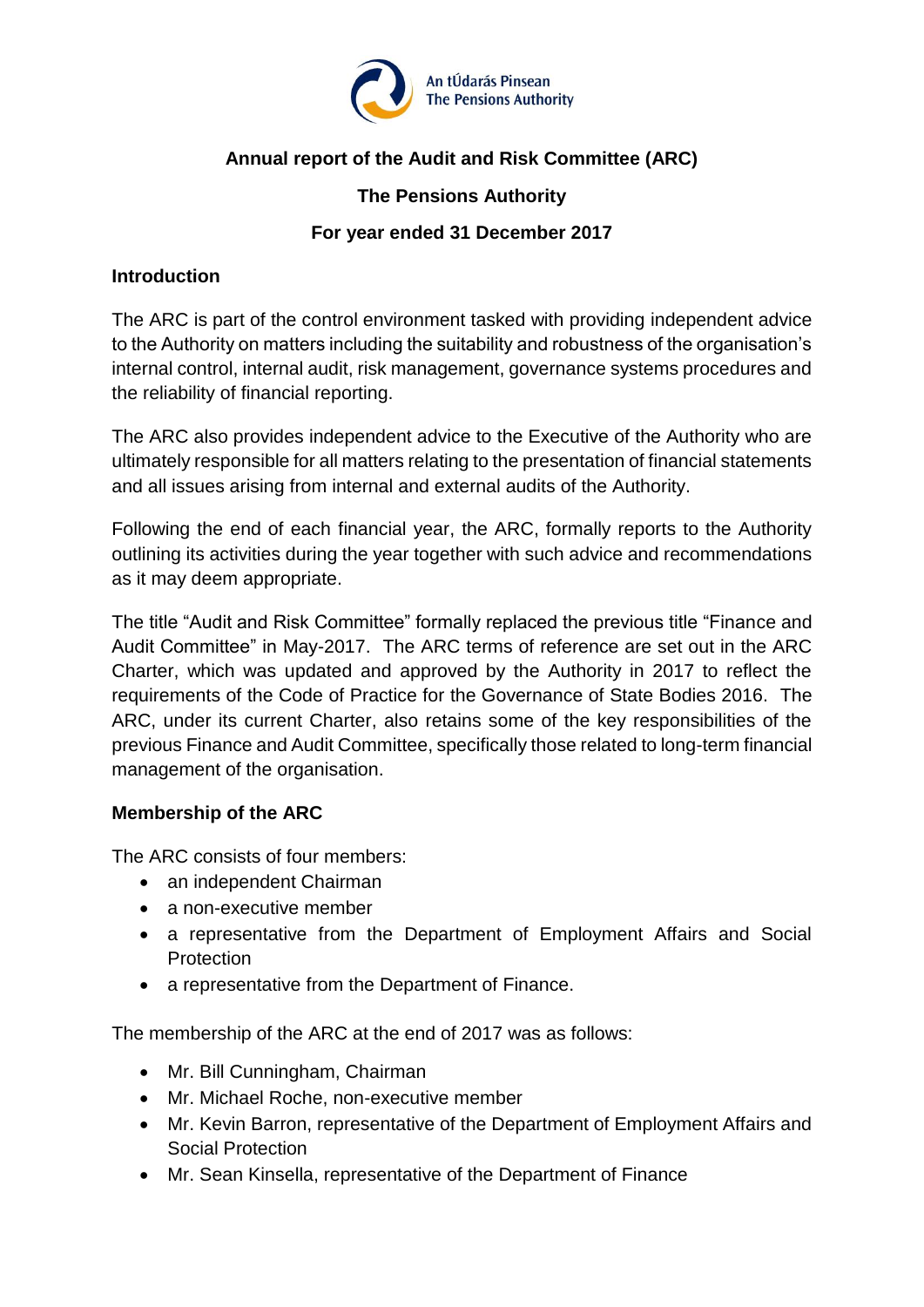

The terms of appointment of Ms. Eilis Hamilton, Department of Employment Affairs and Social Protection, and Mr. John Palmer, Department of Finance, came to an end during 2017.

# **Work of the ARC in 2017**

The ARC met five times in 2017 with full attendance of all members.

In 2017, the ARC's internal audit programme consisted of:

- an audit of the systems and controls within the Compliance Unit
- a high-level review of the effectiveness of internal controls.

The outcome of these reviews were positive and no significant issues of concern were raised. The ARC monitors the work of the Executive to ensure any issues raised in audits are addressed.

The ARC formally reported to the Authority regularly throughout the year providing detailed updates on its activities and advice and recommendations to the Authority where it was deemed appropriate.

## **Internal control**

Throughout 2017 the ARC evaluated the robustness of the internal control environment. It did so by reviewing findings from internal and external audit reports, and monitoring the implementation of recommendations from internal and external auditors by the Executive. The ARC also met with external and internal auditors independently of the Executive to assess the effectiveness of the systems of internal control. The ARC sought updates at each of its meetings from the Executive of any instances of non-compliance or failures in the control systems. There were no significant internal control failures identified in 2017. The ARC is satisfied that there were robust systems of internal control in place in the Authority in 2017.

#### **Internal auditor**

As part of the implementation of a 'three line of defence' approach to risk management, the Authority has arranged for an annual internal audit to be carried out. The ARC is responsible for recommending the appointment of the internal auditors and agreeing the work plan for the auditors. Internal auditors, Crowleys DFK, were appointed in 2015 by the ARC for a three year term. As the current term of appointment comes to an end in June 2018, the ARC will be reviewing the tender process for an internal auditor at their meeting in May 2018.

## **External audit**

The external auditor is the Comptroller and Auditor General (C&AG). In 2017 the external audit field work was outsourced by the C&AG to Eisner Amper who undertook the external audit of the Authority. The ARC considered the findings from the external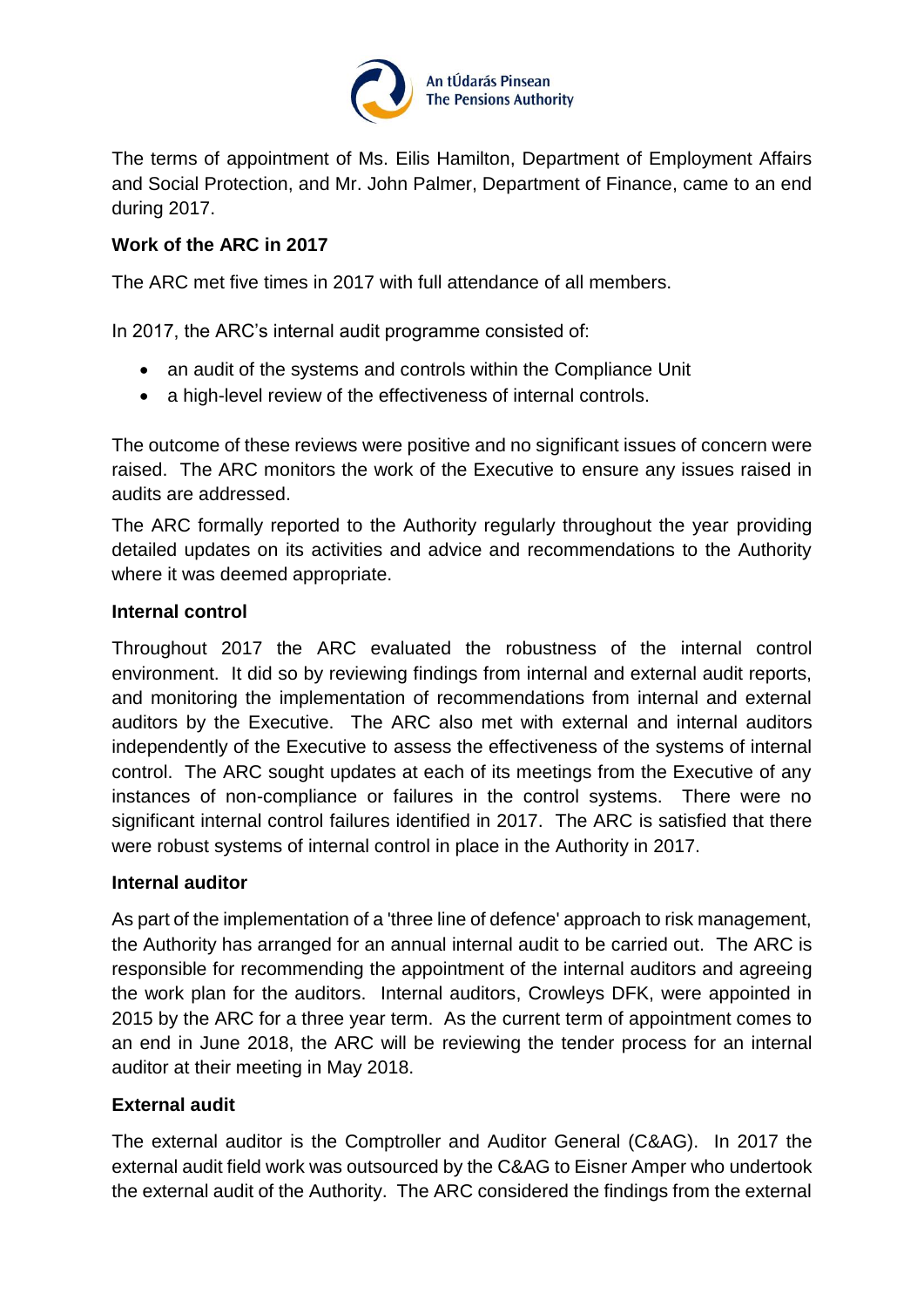

audit. The ARC met with representatives of Eisner Amper to discuss the audit findings, they also met independently of the Executive.

The ARC also met with the C&AG to discuss the audit and again met independently of the Executive. The C&AG issued an unqualified report for the Authority's 2016 accounts.

#### **Risk management**

The ARC reviewed the systems deployed by the Authority to ensure that risks are identified, assessed and controls put in place to manage identified risks. The ARC assessed the senior management team's quarterly reviews of the risk register, examining the risks identified and any changes to risks or risk scoring. The ARC is satisfied that the process of identifying, assessing and addressing key risks was sufficiently robust to ensure that an effective system of risk management was in place in the Authority in 2017.

#### **Corporate governance**

In 2017 full compliance with the updated Code of Practice for the Governance of State Bodies was required. The ARC assessed the progress on the compliance with the obligations throughout the year which will enable the Authority to report compliance with the requirements in its annual report for 2017. The ARC also reviewed the compliance requirements which applied specifically to the ARC and ensured the necessary steps were taken to achieve compliance with the Code's requirements relating to the ARC.

#### **Financial reporting and financial management**

The ARC assessed the financial reporting processes in the Authority by reviewing quarterly management accounts and the annual financial statements. The ARC reviewed expenditure against budget and examined and discussed with the Executive the reasons for any variances from planned expenditure.

The ARC has no responsibility for the day-to-day financial management and operations of the organisation by the Executive. The ARC provided oversight on the investments of the Authority on a quarterly basis. The ARC also reviewed and recommended to the Authority the approval of:

- the 2018 budget
- the fee recommendation for 2018
- future reserve requirements

#### **Other activity in 2017**

Over the course of its meetings in 2017 the ARC:

• received updates from the Pensions Regulator on the compliance activities of